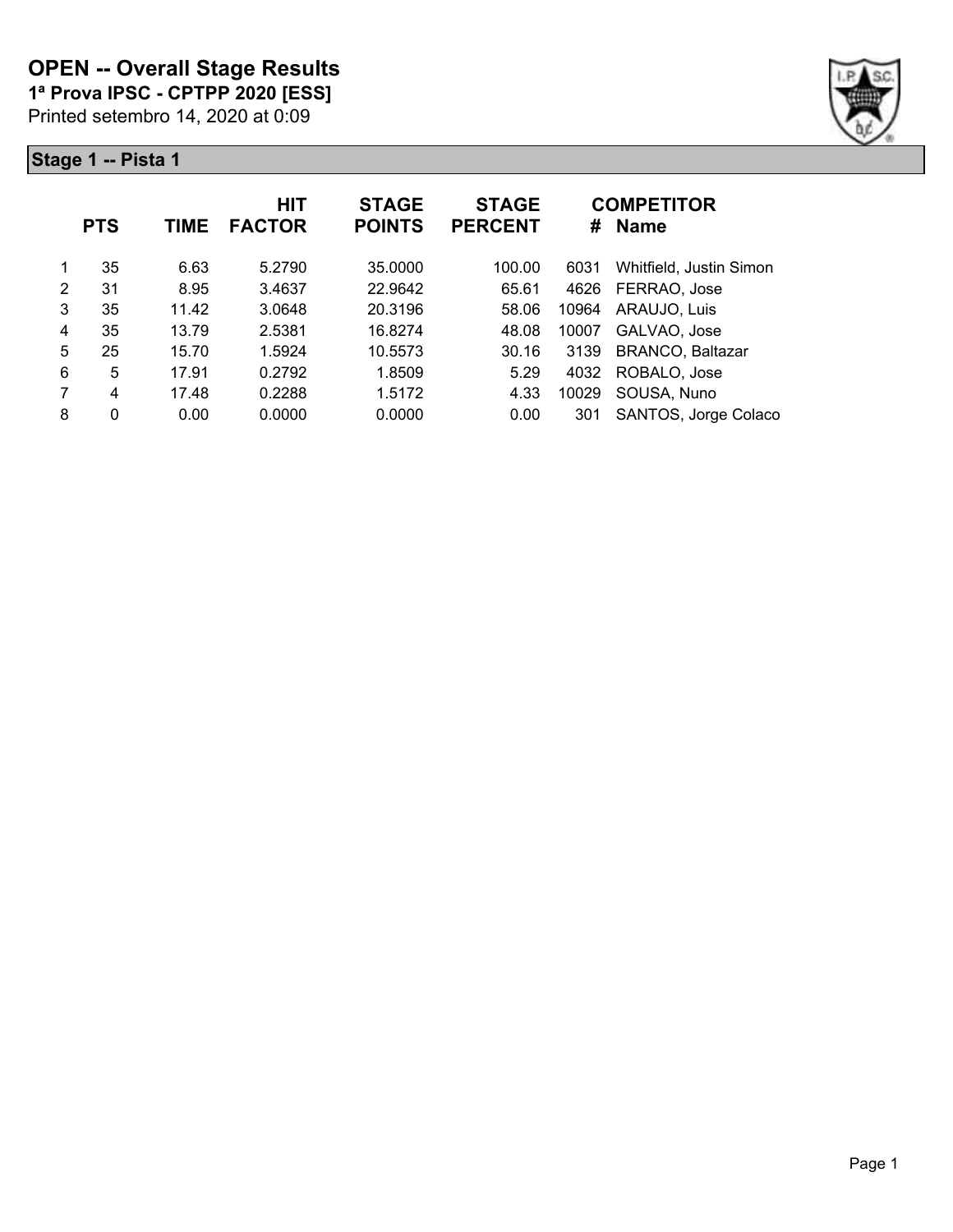# **STANDARD -- Overall Stage Results**

**1ª Prova IPSC - CPTPP 2020 [ESS]**

Printed setembro 14, 2020 at 0:09



|                         | <b>PTS</b> | <b>TIME</b> | <b>HIT</b><br><b>FACTOR</b> | <b>STAGE</b><br><b>POINTS</b> | <b>STAGE</b><br><b>PERCENT</b> | #     | <b>COMPETITOR</b><br><b>Name</b> |
|-------------------------|------------|-------------|-----------------------------|-------------------------------|--------------------------------|-------|----------------------------------|
| $\mathbf{1}$            | 33         | 5.54        | 5.9567                      | 35.0000                       | 100.00                         | 11858 | Joaquim, Elsa                    |
| $\overline{2}$          | 34         | 6.95        | 4.8921                      | 28.7447                       | 82.13                          | 1034  | AZINHEIRA, Paulo                 |
| 3                       | 33         | 6.90        | 4.7826                      | 28.1014                       | 80.29                          | 900   | Ferreira, Porfirio M. L.         |
| $\overline{\mathbf{4}}$ | 33         | 8.40        | 3.9286                      | 23.0833                       | 65.95                          | 659   | LAMY, Joao Miguel                |
| 5                       | 35         | 8.96        | 3.9063                      | 22.9522                       | 65.58                          | 11604 | AZEVEDO, Pedro                   |
| $\,$ 6 $\,$             | 35         | 9.21        | 3.8002                      | 22.3292                       | 63.80                          | 3000  | ALVELOS, Jorge                   |
| $\overline{7}$          | 35         | 9.41        | 3.7194                      | 21.8546                       | 62.44                          | 670   | SIMAO, Antonio                   |
| 8                       | 31         | 8.42        | 3.6817                      | 21.6328                       | 61.81                          | 4617  | ALEGRE, Paulo                    |
| $\boldsymbol{9}$        | 33         | 9.54        | 3.4591                      | 20.3249                       | 58.07                          | 658   | LAMY, Ricardo                    |
| 10                      | 29         | 8.65        | 3.3526                      | 19.6991                       | 56.28                          | 660   | LAMY, Joao                       |
| 11                      | 32         | 9.72        | 3.2922                      | 19.3441                       | 55.27                          | 4925  | GIL, Carlos                      |
| 12                      | 34         | 10.44       | 3.2567                      | 19.1356                       | 54.67                          | 3109  | Rebelo, Jose                     |
| 13                      | 35         | 10.84       | 3.2288                      | 18.9715                       | 54.20                          | 4416  | MENDES, Jose                     |
| 14                      | 33         | 10.25       | 3.2195                      | 18.9171                       | 54.05                          | 550   | DAMIAO, Ernesto                  |
| 15                      | 35         | 10.90       | 3.2110                      | 18.8671                       | 53.91                          | 2306  | LOUREIRO, Ricardo                |
| 16                      | 35         | 11.27       | 3.1056                      | 18.2477                       | 52.14                          | 3927  | AZEVEDO, Antonio                 |
| 17                      | 33         | 11.51       | 2.8671                      | 16.8462                       | 48.13                          | 456   | RAPOSO, Luis                     |
| 18                      | 33         | 11.64       | 2.8351                      | 16.6581                       | 47.59                          | 2194  | CLARO, Pedro                     |
| 19                      | 33         | 11.65       | 2.8326                      | 16.6438                       | 47.55                          | 4229  | MACHADO, Francisco               |
| 20                      | 33         | 11.71       | 2.8181                      | 16.5585                       | 47.31                          | 1973  | SANTOS, Jose                     |
| 21                      | 35         | 12.58       | 2.7822                      | 16.3475                       | 46.71                          | 4829  | GONCALVES, Jose                  |
| 22                      | 35         | 14.85       | 2.3569                      | 13.8486                       | 39.57                          | 3806  | ROCHA, Joao                      |
| 23                      | 33         | 15.90       | 2.0755                      | 12.1950                       | 34.84                          | 4047  | ABRANTES, Paulo                  |
| 24                      | 33         | 20.32       | 1.6240                      | 9.5423                        | 27.26                          | 82    | PAIVA, Jorge                     |
| 25                      | 8          | 6.70        | 1.1940                      | 7.0158                        | 20.05                          | 12004 | VAZ, Joao                        |
| 26                      | 14         | 15.70       | 0.8917                      | 5.2395                        | 14.97                          | 487   | NUNES, Antonio Branco            |
| 27                      | 6          | 8.97        | 0.6689                      | 3.9303                        | 11.23                          | 1621  | <b>BELCHIOR, Vasco</b>           |
| 28                      | 10         | 18.24       | 0.5482                      | 3.2214                        | 9.20                           | 3985  | FIGUEIREDO, Luis                 |
| 29                      | $\pmb{0}$  | 24.19       | 0.0000                      | 0.0000                        | 0.00                           | 493   | Gomes, Jorge Barros              |
| 30                      | $\pmb{0}$  | 0.00        | 0.0000                      | 0.0000                        | 0.00                           | 1601  | CARDOSO, Filomena                |
| 31                      | 0          | 0.00        | 0.0000                      | 0.0000                        | 0.00                           | 2488  | <b>MARTINS, Carlos</b>           |
| 32                      | $\pmb{0}$  | 0.00        | 0.0000                      | 0.0000                        | 0.00                           | 273   | SANTOS, Vasco Lorena             |
| 33                      | $\pmb{0}$  | 0.00        | 0.0000                      | 0.0000                        | 0.00                           | 11066 | FONSECA, Tiago                   |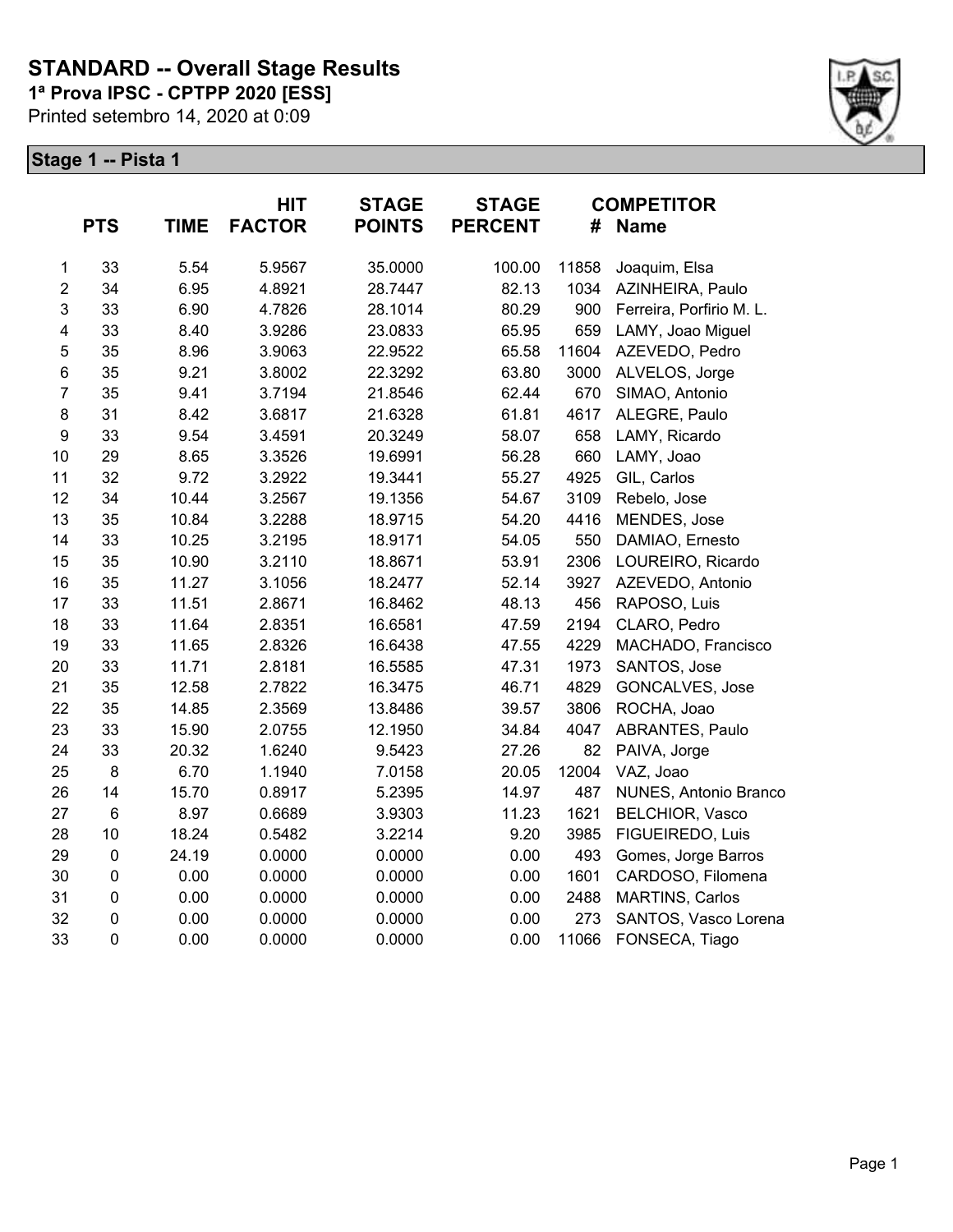#### **PRODUCTION -- Overall Stage Results**

**1ª Prova IPSC - CPTPP 2020 [ESS]**

Printed setembro 14, 2020 at 0:09



|                |            |             | <b>HIT</b>    | <b>STAGE</b>  | <b>STAGE</b>   |       | <b>COMPETITOR</b>   |
|----------------|------------|-------------|---------------|---------------|----------------|-------|---------------------|
|                | <b>PTS</b> | <b>TIME</b> | <b>FACTOR</b> | <b>POINTS</b> | <b>PERCENT</b> | #     | <b>Name</b>         |
| 1              | 35         | 7.12        | 4.9157        | 35.0000       | 100.00         | 499   | RAMOS, Antonio      |
| $\overline{2}$ | 33         | 7.11        | 4.6413        | 33.0464       | 94.42          | 11411 | Barrelas, Tiago     |
| 3              | 33         | 7.18        | 4.5961        | 32.7242       | 93.50          | 13269 | JORGE, Pedro        |
| 4              | 33         | 7.30        | 4.5205        | 32.1863       | 91.96          | 11820 | QUINTAO, Nuno       |
| 5              | 35         | 8.15        | 4.2945        | 30.5767       | 87.36          | 2281  | PARREIRA, Eduardo   |
| 6              | 35         | 8.70        | 4.0230        | 28.6437       | 81.84          | 12513 | CARDOSO, Nuno       |
| 7              | 33         | 9.12        | 3.6184        | 25.7632       | 73.61          | 4255  | PALHINHAS, Antonio  |
| 8              | 33         | 9.45        | 3.4921        | 24.8635       | 71.04          | 12681 | D'Almeida, Bruno    |
| 9              | 35         | 12.73       | 2.7494        | 19.5758       | 55.93          | 10634 | CELENTANO, Orlando  |
| 10             | 18         | 6.67        | 2.6987        | 19.2144       | 54.90          | 795   | CORREIA, Paulo      |
| 11             | 16         | 6.77        | 2.3634        | 16.8272       | 48.08          | 10691 | COELHO, Edgar       |
| 12             | 23         | 10.17       | 2.2616        | 16.1023       | 46.01          | 3753  | Santos 03753, Paulo |
| 13             | $\Omega$   | 0.00        | 0.0000        | 0.0000        | 0.00           | 4784  | CORDEIRO, Edgar     |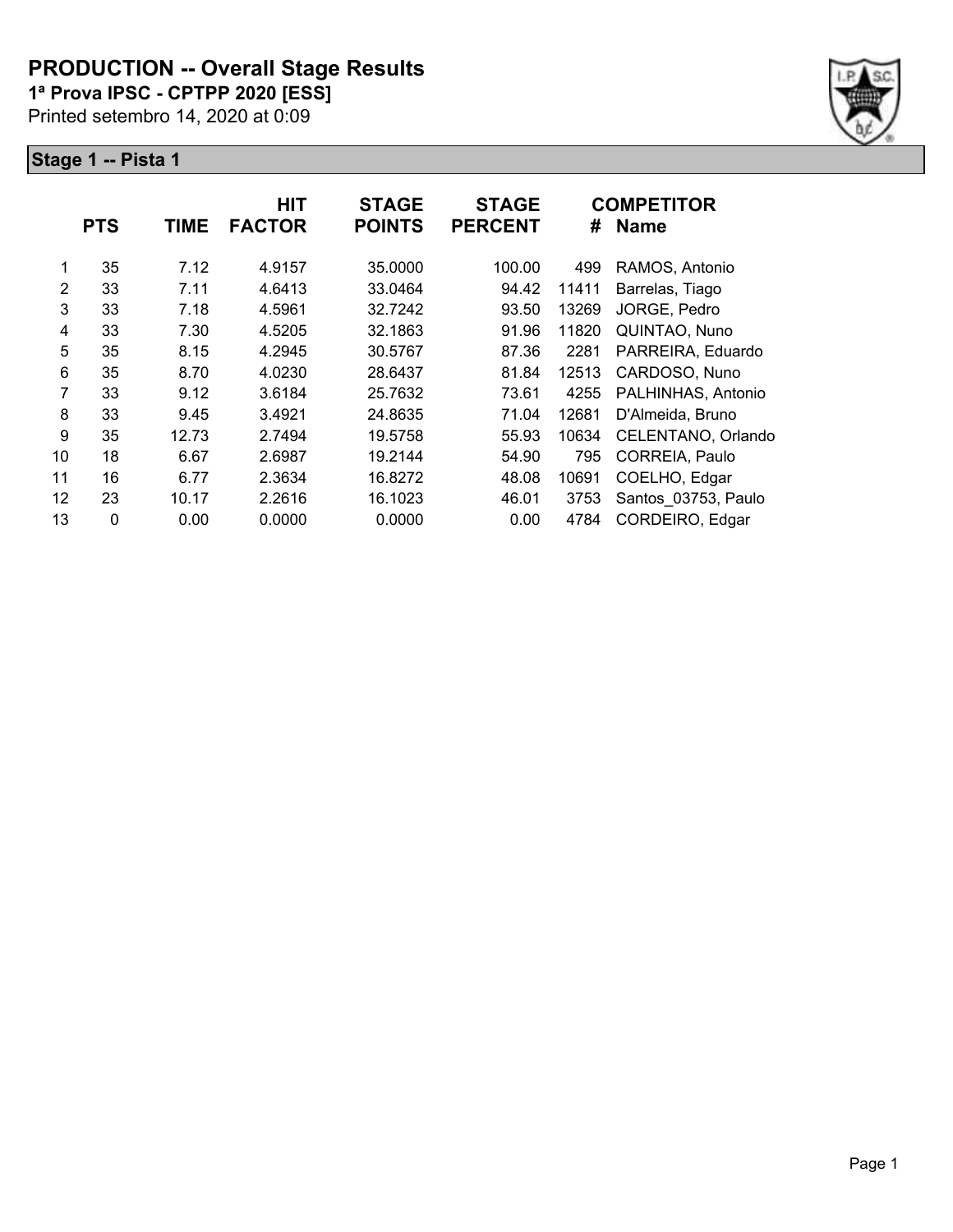Printed setembro 14, 2020 at 0:09 **1ª Prova IPSC - CPTPP 2020 [ESS]**

|                | <b>PTS</b> |       | HIT<br>TIME FACTOR | <b>STAGE</b><br><b>POINTS</b> | STAGE<br><b>PERCENT</b> | <b>COMPETITOR</b><br># Name    |
|----------------|------------|-------|--------------------|-------------------------------|-------------------------|--------------------------------|
| 1              | - 33       | 4 4 3 | 7.4492             | 35.0000                       |                         | 100.00 10804 Barbosa, Paulo J. |
| $\overline{2}$ | .35        | 4.99  | 7.0140             | 32.9553                       |                         | 94.16 4394 Simoes, Hugo        |

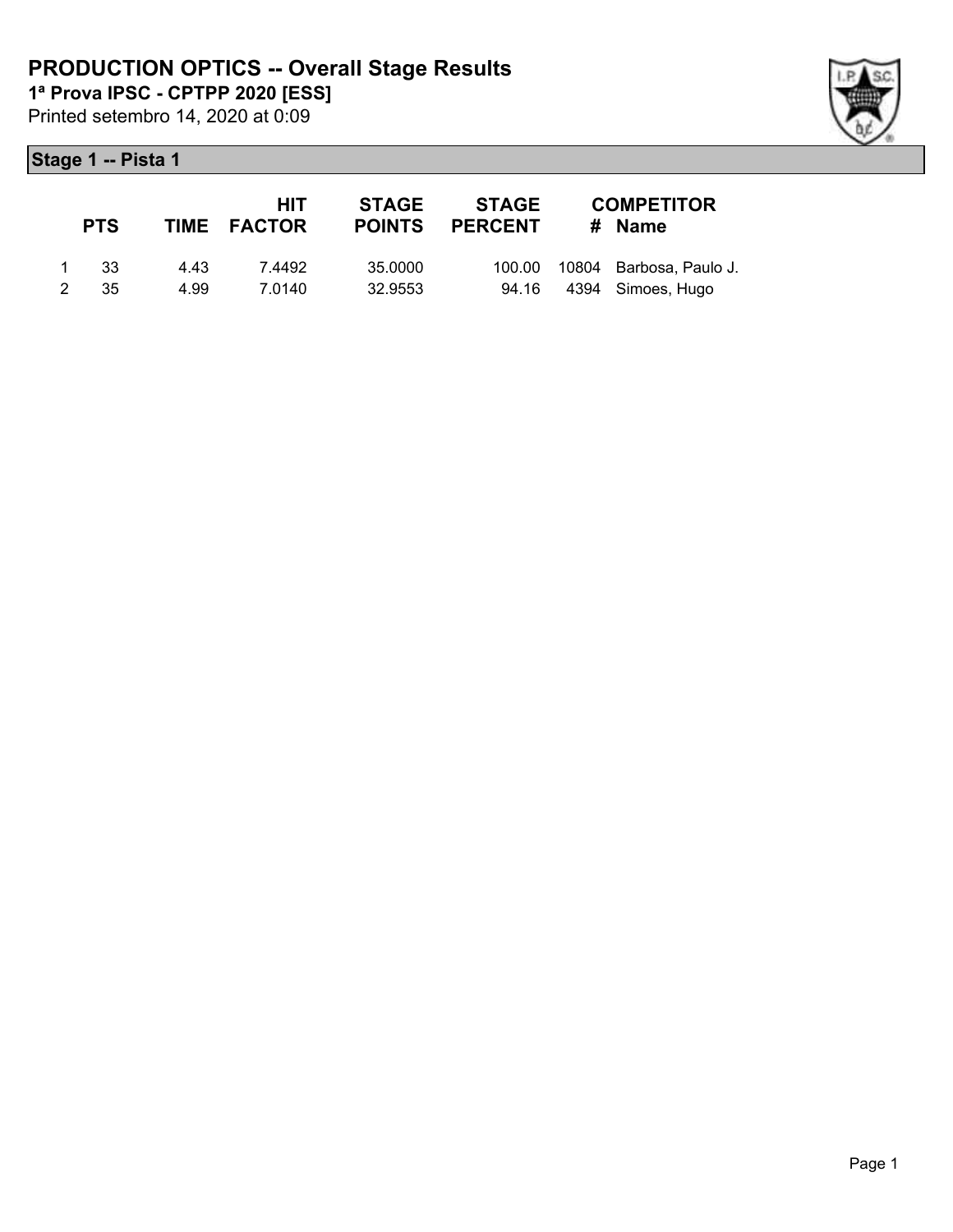|               | <b>PTS</b> |       | <b>HIT</b><br>TIME FACTOR | STAGE   | STAGE<br><b>POINTS PERCENT</b> | <b>COMPETITOR</b><br># Name |
|---------------|------------|-------|---------------------------|---------|--------------------------------|-----------------------------|
|               | -33        | 25.15 | 1.3121                    | 35.0000 |                                |                             |
| $\mathcal{P}$ | $\Omega$   | 0.00  | 0.0000                    | 0.0000  | 0.00                           | 3208 PEREIRA, Luis          |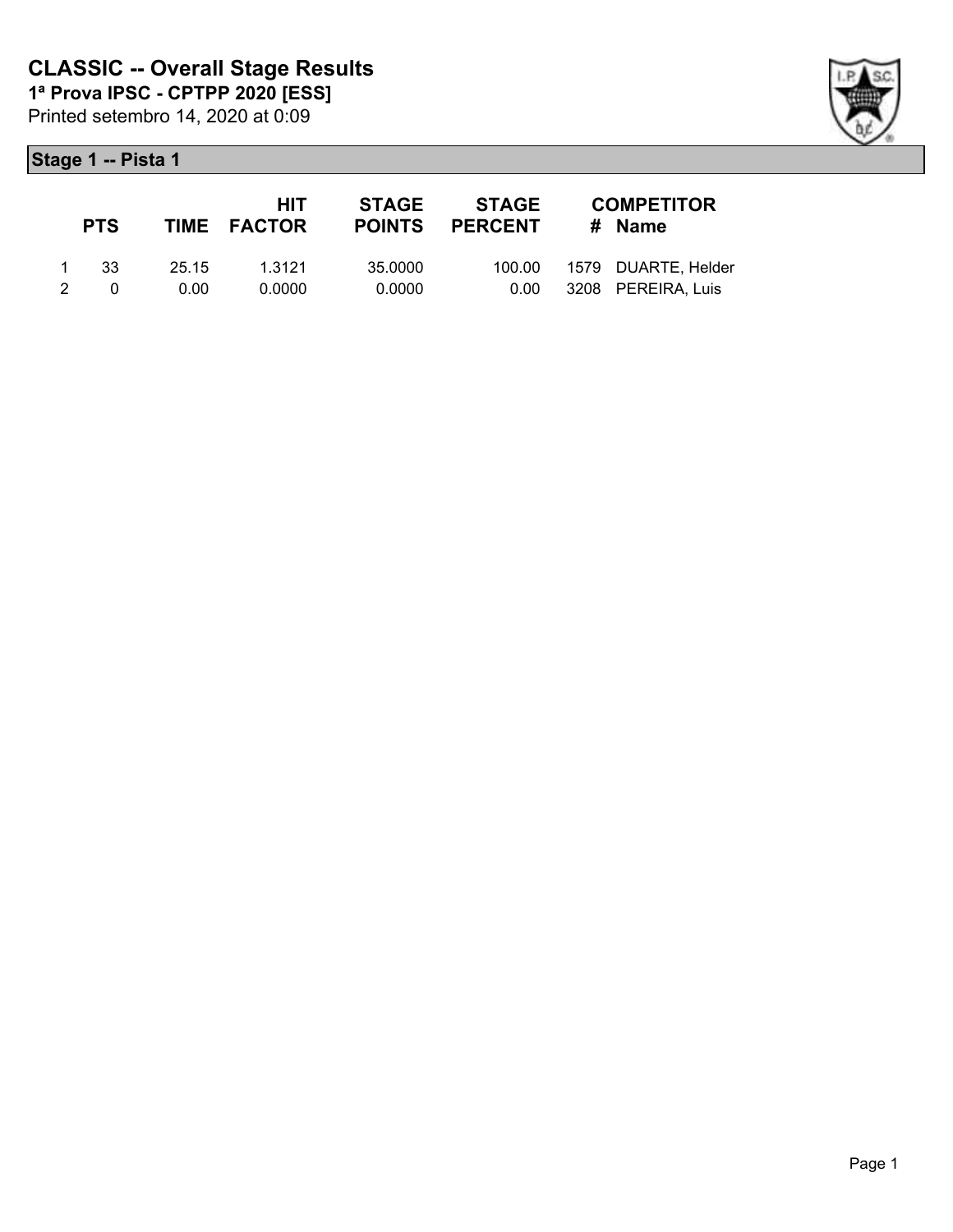



| <b>PTS</b> |         | HIT -<br><b>TIME FACTOR</b> |         | <b>STAGE STAGE</b><br>POINTS PERCENT # Name | <b>COMPETITOR</b>              |
|------------|---------|-----------------------------|---------|---------------------------------------------|--------------------------------|
| 1 31       | - 33.86 | 0.9155                      | 35.0000 |                                             | 100.00 1159 LOURENCO, Fernando |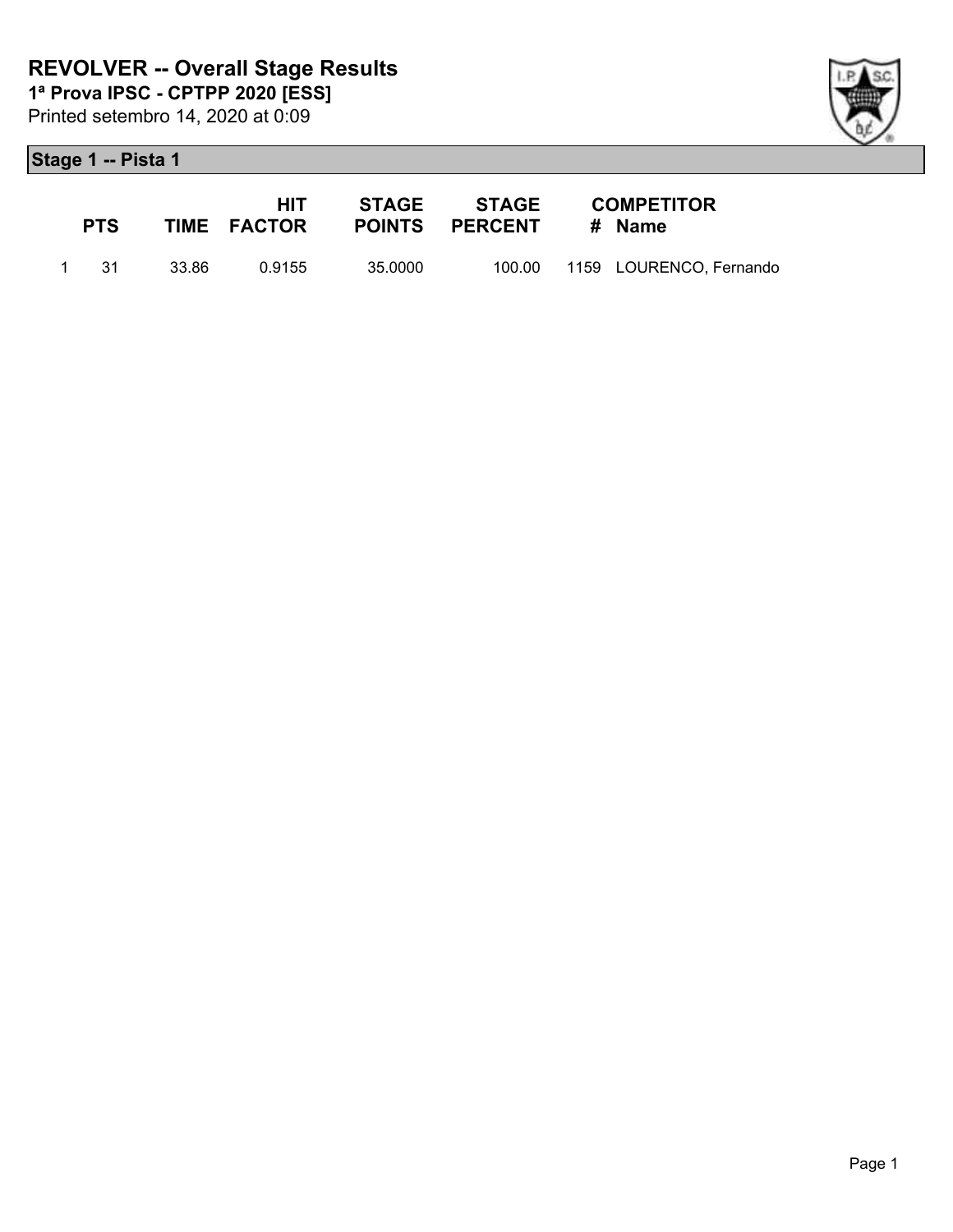#### **OPEN -- Overall Stage Results**

**1ª Prova IPSC - CPTPP 2020 [ESS]**

Printed setembro 14, 2020 at 0:09



|   | <b>PTS</b> | TIME   | HIT<br><b>FACTOR</b> | <b>STAGE</b><br><b>POINTS</b> | <b>STAGE</b><br><b>PERCENT</b> |       | <b>COMPETITOR</b><br># Name |
|---|------------|--------|----------------------|-------------------------------|--------------------------------|-------|-----------------------------|
|   | 83         | 34.59  | 2.3995               | 85,0000                       | 100.00                         | 6031  | Whitfield, Justin Simon     |
| 2 | 83         | 48.45  | 1.7131               | 60.6842                       | 71.39                          | 10007 | GALVAO, Jose                |
| 3 | 62         | 42.39  | 1.4626               | 51.8107                       | 60.95                          | 4626  | FERRAO, Jose                |
| 4 | 40         | 33.46  | 1.1955               | 42.3473                       | 49.82                          | 3139  | <b>BRANCO, Baltazar</b>     |
| 5 | 60         | 64.18  | 0.9349               | 33.1164                       | 38.96                          | 10029 | SOUSA, Nuno                 |
| 6 | 30         | 44.79  | 0.6698               | 23.7264                       | 27.91                          | 10964 | ARAUJO, Luis                |
| 7 | 0          | 0.00   | 0.0000               | 0.0000                        | 0.00                           | 301   | SANTOS, Jorge Colaco        |
| 8 | 0          | 130.27 | 0.0000               | 0.0000                        | 0.00                           | 4032  | ROBALO, Jose                |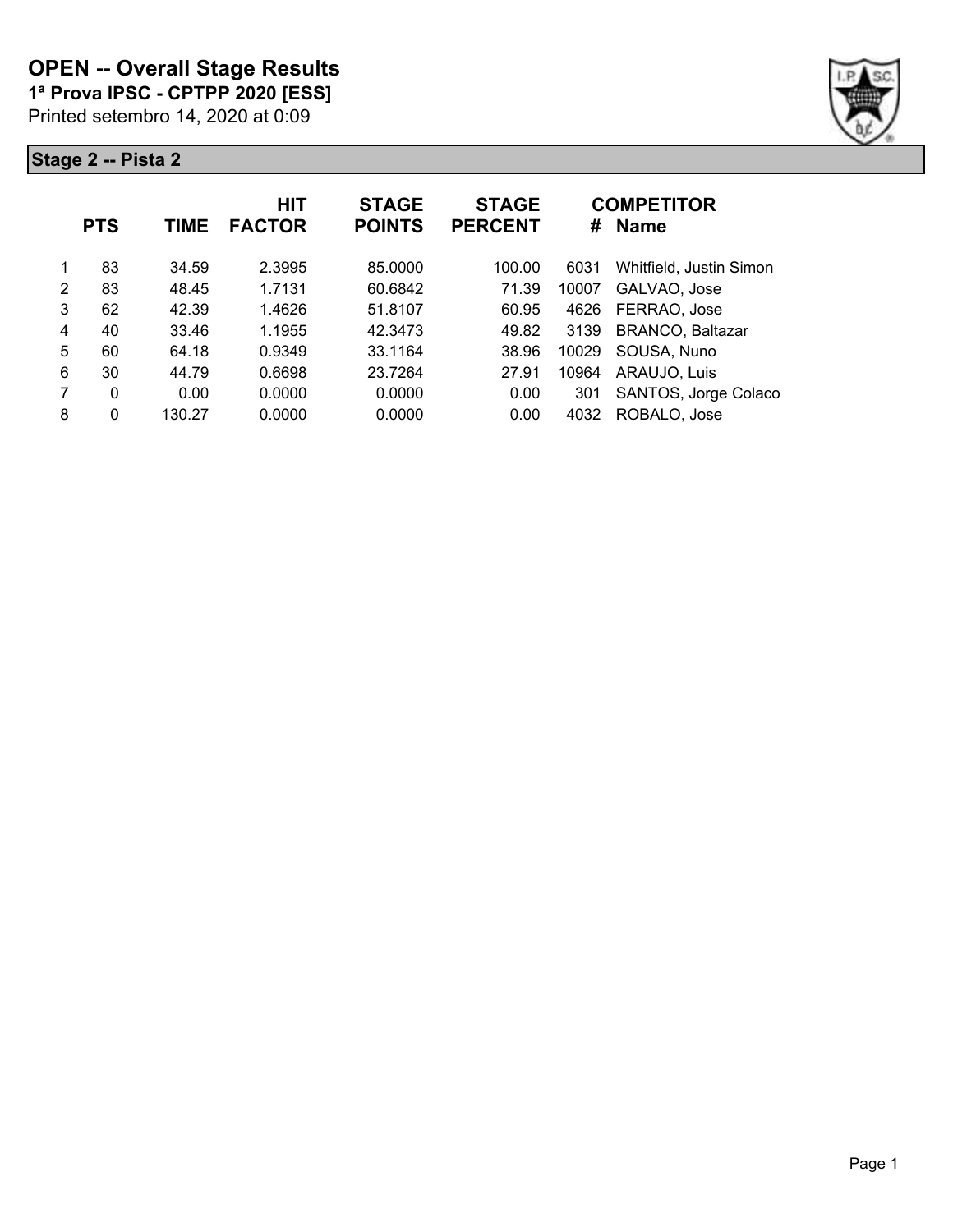# **STANDARD -- Overall Stage Results**

**1ª Prova IPSC - CPTPP 2020 [ESS]**

Printed setembro 14, 2020 at 0:09



|                         | <b>PTS</b> | <b>TIME</b> | <b>HIT</b><br><b>FACTOR</b> | <b>STAGE</b><br><b>POINTS</b> | <b>STAGE</b><br><b>PERCENT</b> | #     | <b>COMPETITOR</b><br><b>Name</b> |
|-------------------------|------------|-------------|-----------------------------|-------------------------------|--------------------------------|-------|----------------------------------|
| $\mathbf{1}$            | 79         | 24.31       | 3.2497                      | 85.0000                       | 100.00                         | 4617  | ALEGRE, Paulo                    |
| $\overline{2}$          | 83         | 26.19       | 3.1691                      | 82.8933                       | 97.52                          | 1034  | AZINHEIRA, Paulo                 |
| 3                       | 82         | 28.55       | 2.8722                      | 75.1250                       | 88.38                          | 3109  | Rebelo, Jose                     |
| $\overline{\mathbf{4}}$ | 66         | 24.01       | 2.7489                      | 71.9000                       | 84.59                          | 11858 | Joaquim, Elsa                    |
| 5                       | 83         | 31.59       | 2.6274                      | 68.7235                       | 80.85                          | 4416  | MENDES, Jose                     |
| $\,6$                   | 71         | 29.27       | 2.4257                      | 63.4472                       | 74.64                          | 900   | Ferreira, Porfirio M. L.         |
| $\overline{7}$          | 77         | 34.04       | 2.2620                      | 59.1668                       | 69.61                          | 456   | RAPOSO, Luis                     |
| 8                       | 71         | 33.12       | 2.1437                      | 56.0719                       | 65.97                          | 11604 | AZEVEDO, Pedro                   |
| $\boldsymbol{9}$        | 83         | 39.61       | 2.0954                      | 54.8088                       | 64.48                          | 550   | DAMIAO, Ernesto                  |
| 10                      | 68         | 36.20       | 1.8785                      | 49.1334                       | 57.80                          | 12004 | VAZ, Joao                        |
| 11                      | 83         | 46.18       | 1.7973                      | 47.0112                       | 55.31                          | 3927  | AZEVEDO, Antonio                 |
| 12                      | 52         | 29.28       | 1.7760                      | 46.4525                       | 54.65                          | 659   | LAMY, Joao Miguel                |
| 13                      | 68         | 38.36       | 1.7727                      | 46.3668                       | 54.55                          | 2306  | LOUREIRO, Ricardo                |
| 14                      | 83         | 52.67       | 1.5759                      | 41.2185                       | 48.49                          | 1973  | SANTOS, Jose                     |
| 15                      | 50         | 33.20       | 1.5060                      | 39.3921                       | 46.34                          | 3000  | ALVELOS, Jorge                   |
| 16                      | 64         | 43.07       | 1.4860                      | 38.8671                       | 45.73                          | 4229  | MACHADO, Francisco               |
| 17                      | 43         | 35.52       | 1.2106                      | 31.6645                       | 37.25                          | 658   | LAMY, Ricardo                    |
| 18                      | 67         | 59.62       | 1.1238                      | 29.3941                       | 34.58                          | 82    | PAIVA, Jorge                     |
| 19                      | 39         | 40.47       | 0.9637                      | 25.2063                       | 29.65                          | 3985  | FIGUEIREDO, Luis                 |
| 20                      | 81         | 84.24       | 0.9615                      | 25.1503                       | 29.59                          | 4047  | ABRANTES, Paulo                  |
| 21                      | 35         | 44.92       | 0.7792                      | 20.3800                       | 23.98                          | 4829  | <b>GONCALVES, Jose</b>           |
| 22                      | 41         | 56.13       | 0.7304                      | 19.1058                       | 22.48                          | 2194  | CLARO, Pedro                     |
| 23                      | 35         | 53.32       | 0.6564                      | 17.1694                       | 20.20                          | 670   | SIMAO, Antonio                   |
| 24                      | 36         | 55.69       | 0.6464                      | 16.9084                       | 19.89                          | 4925  | GIL, Carlos                      |
| 25                      | 33         | 55.44       | 0.5952                      | 15.5692                       | 18.32                          | 3806  | ROCHA, Joao                      |
| 26                      | 22         | 42.92       | 0.5126                      | 13.4073                       | 15.77                          | 487   | NUNES, Antonio Branco            |
| 27                      | 33         | 87.11       | 0.3788                      | 9.9088                        | 11.66                          | 493   | Gomes, Jorge Barros              |
| 28                      | $\pmb{0}$  | 0.00        | 0.0000                      | 0.0000                        | 0.00                           | 1601  | CARDOSO, Filomena                |
| 29                      | $\pmb{0}$  | 0.00        | 0.0000                      | 0.0000                        | 0.00                           | 2488  | MARTINS, Carlos                  |
| 30                      | $\pmb{0}$  | 78.07       | 0.0000                      | 0.0000                        | 0.00                           | 660   | LAMY, Joao                       |
| 31                      | $\pmb{0}$  | 56.35       | 0.0000                      | 0.0000                        | 0.00                           | 1621  | <b>BELCHIOR, Vasco</b>           |
| 32                      | $\pmb{0}$  | 0.00        | 0.0000                      | 0.0000                        | 0.00                           | 11066 | FONSECA, Tiago                   |
| 33                      | $\pmb{0}$  | 0.00        | 0.0000                      | 0.0000                        | 0.00                           | 273   | SANTOS, Vasco Lorena             |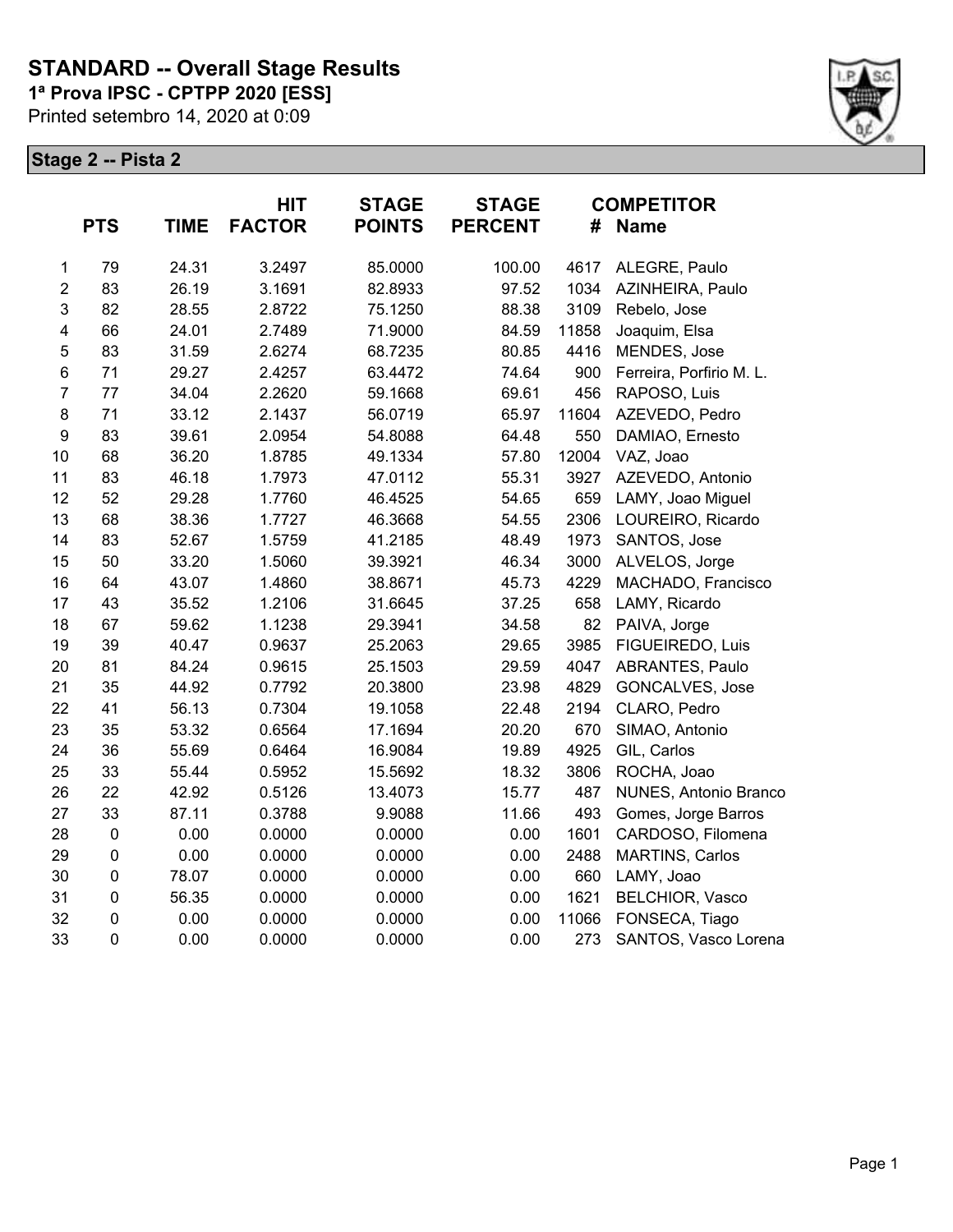#### **PRODUCTION -- Overall Stage Results**

**1ª Prova IPSC - CPTPP 2020 [ESS]**

Printed setembro 14, 2020 at 0:09



|    | <b>PTS</b> | <b>TIME</b> | <b>HIT</b><br><b>FACTOR</b> | <b>STAGE</b><br><b>POINTS</b> | <b>STAGE</b><br><b>PERCENT</b> | #     | <b>COMPETITOR</b><br><b>Name</b> |
|----|------------|-------------|-----------------------------|-------------------------------|--------------------------------|-------|----------------------------------|
| 1  | 79         | 22.57       | 3.5002                      | 85.0000                       | 100.00                         | 795   | CORREIA, Paulo                   |
| 2  | 83         | 24.78       | 3.3495                      | 81.3392                       | 95.69                          | 11820 | QUINTAO, Nuno                    |
| 3  | 79         | 24.67       | 3.2023                      | 77.7645                       | 91.49                          | 3753  | Santos 03753, Paulo              |
| 4  | 77         | 24.33       | 3.1648                      | 76.8550                       | 90.42                          | 499   | RAMOS, Antonio                   |
| 5  | 79         | 29.70       | 2.6599                      | 64.5943                       | 75.99                          | 10691 | COELHO, Edgar                    |
| 6  | 81         | 31.97       | 2.5336                      | 61.5270                       | 72.38                          | 12513 | CARDOSO, Nuno                    |
| 7  | 75         | 30.25       | 2.4793                      | 60.2087                       | 70.83                          | 2281  | PARREIRA, Eduardo                |
| 8  | 66         | 31.12       | 2.1208                      | 51.5024                       | 60.59                          | 13269 | JORGE, Pedro                     |
| 9  | 55         | 34.23       | 1.6068                      | 39.0193                       | 45.91                          | 4255  | PALHINHAS, Antonio               |
| 10 | 48         | 32.65       | 1.4701                      | 35.7011                       | 42.00                          | 11411 | Barrelas, Tiago                  |
| 11 | 67         | 56.04       | 1.1956                      | 29.0336                       | 34.16                          | 10634 | CELENTANO, Orlando               |
| 12 | 49         | 43.72       | 1.1208                      | 27.2169                       | 32.02                          | 12681 | D'Almeida, Bruno                 |
| 13 | $\Omega$   | 0.00        | 0.0000                      | 0.0000                        | 0.00                           | 4784  | CORDEIRO, Edgar                  |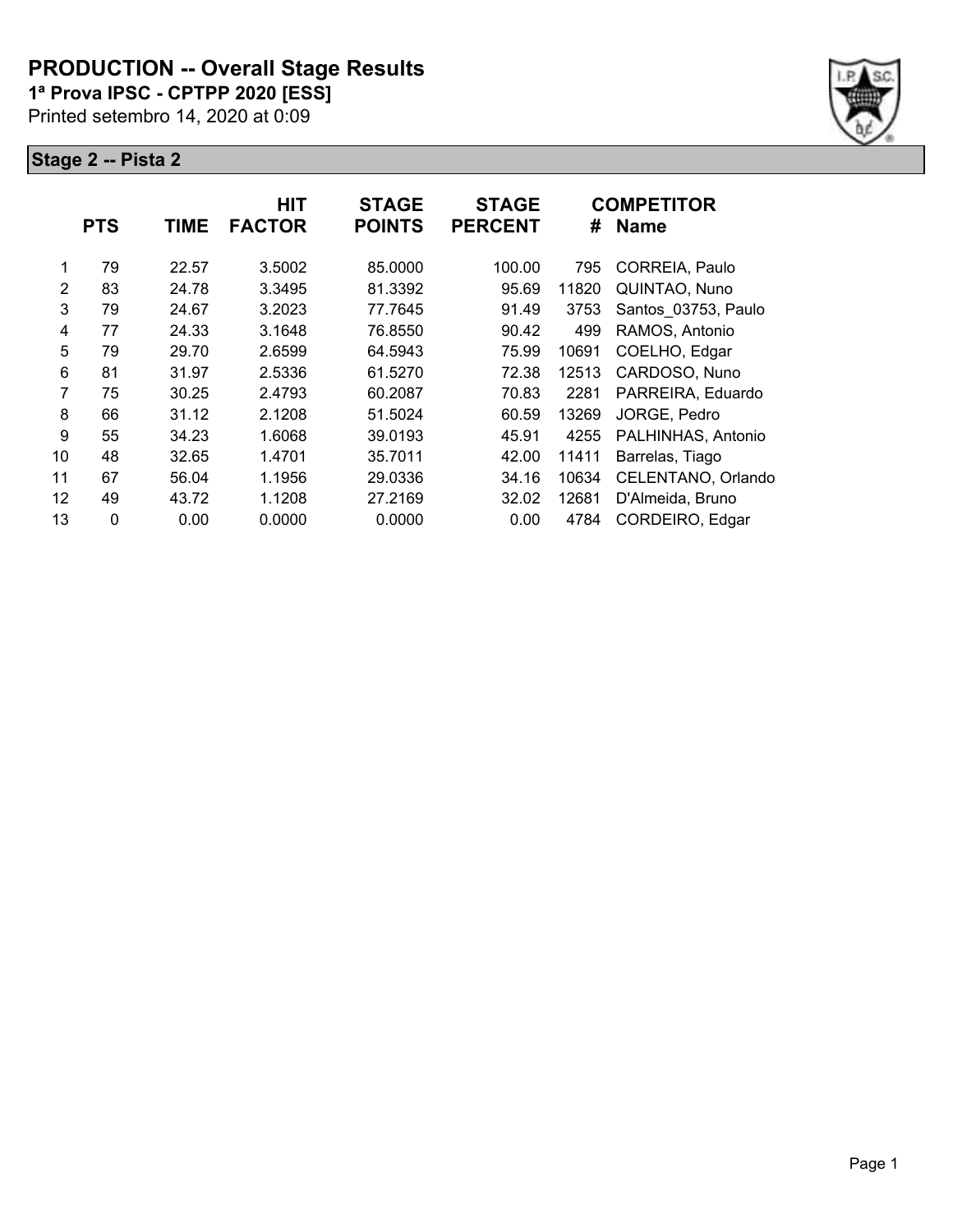Printed setembro 14, 2020 at 0:09 **1ª Prova IPSC - CPTPP 2020 [ESS]**

|   | <b>PTS</b> |       | <b>HIT</b><br>TIME FACTOR | <b>STAGE</b><br><b>POINTS</b> | STAGE<br><b>PERCENT</b> | <b>COMPETITOR</b><br># Name    |
|---|------------|-------|---------------------------|-------------------------------|-------------------------|--------------------------------|
|   | 1 77       | 18.25 | 4.2192                    | 85,0000                       |                         | 100.00 10804 Barbosa, Paulo J. |
| 2 | 83.        | 22.32 | 3.7186                    | 74.9161                       |                         | 88.14 4394 Simoes, Hugo        |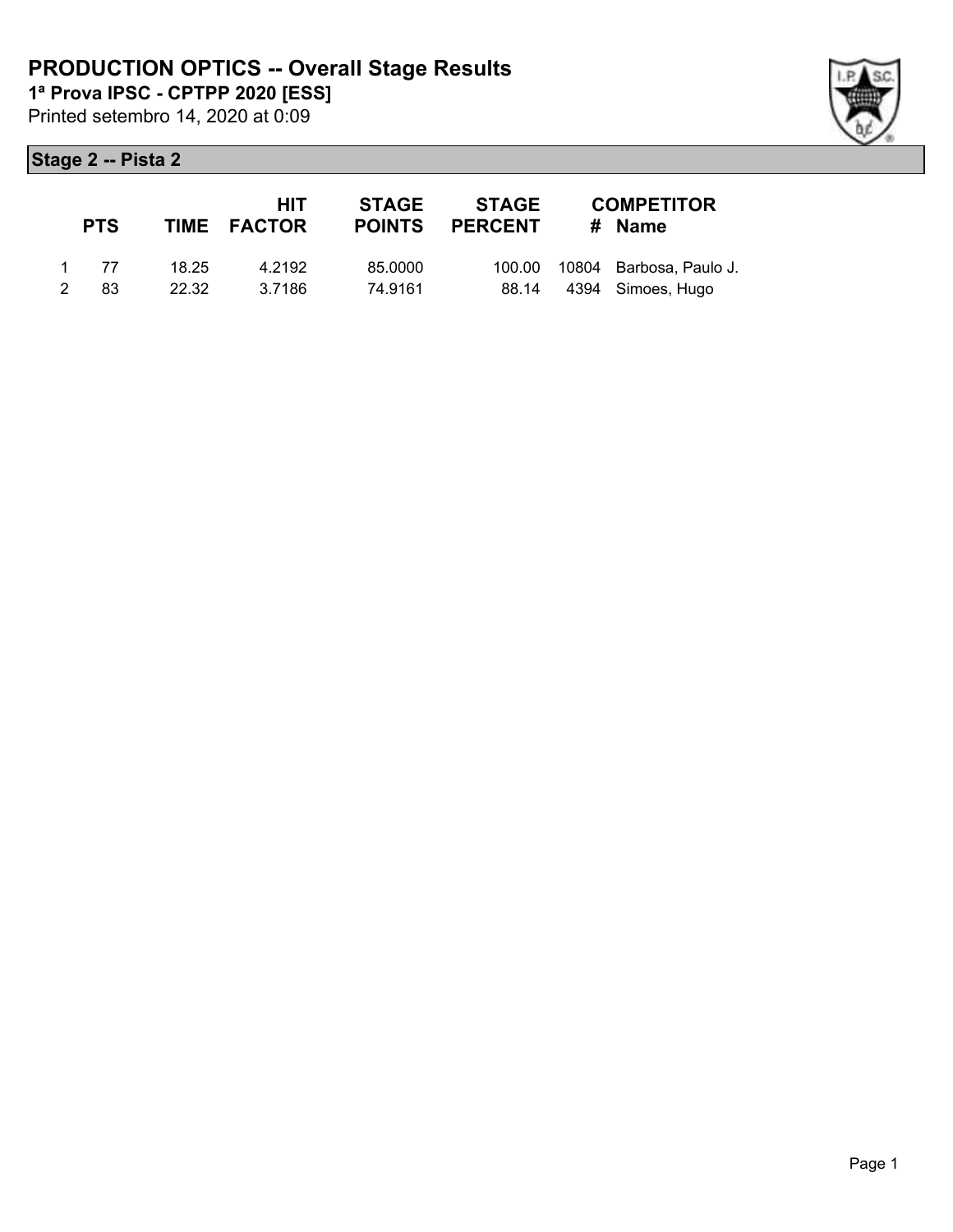| <b>PTS</b> |       | <b>HIT</b><br>TIME FACTOR | STAGE   | <b>STAGE</b><br>POINTS PERCENT | <b>COMPETITOR</b><br># Name |
|------------|-------|---------------------------|---------|--------------------------------|-----------------------------|
| 50.        | 42.09 | 1.1879                    | 85.0000 | 100.00                         | 1579 DUARTE, Helder         |
| $\Omega$   | 0.00  | 0.0000                    | 0.0000  | 0.00                           | 3208 PEREIRA, Luis          |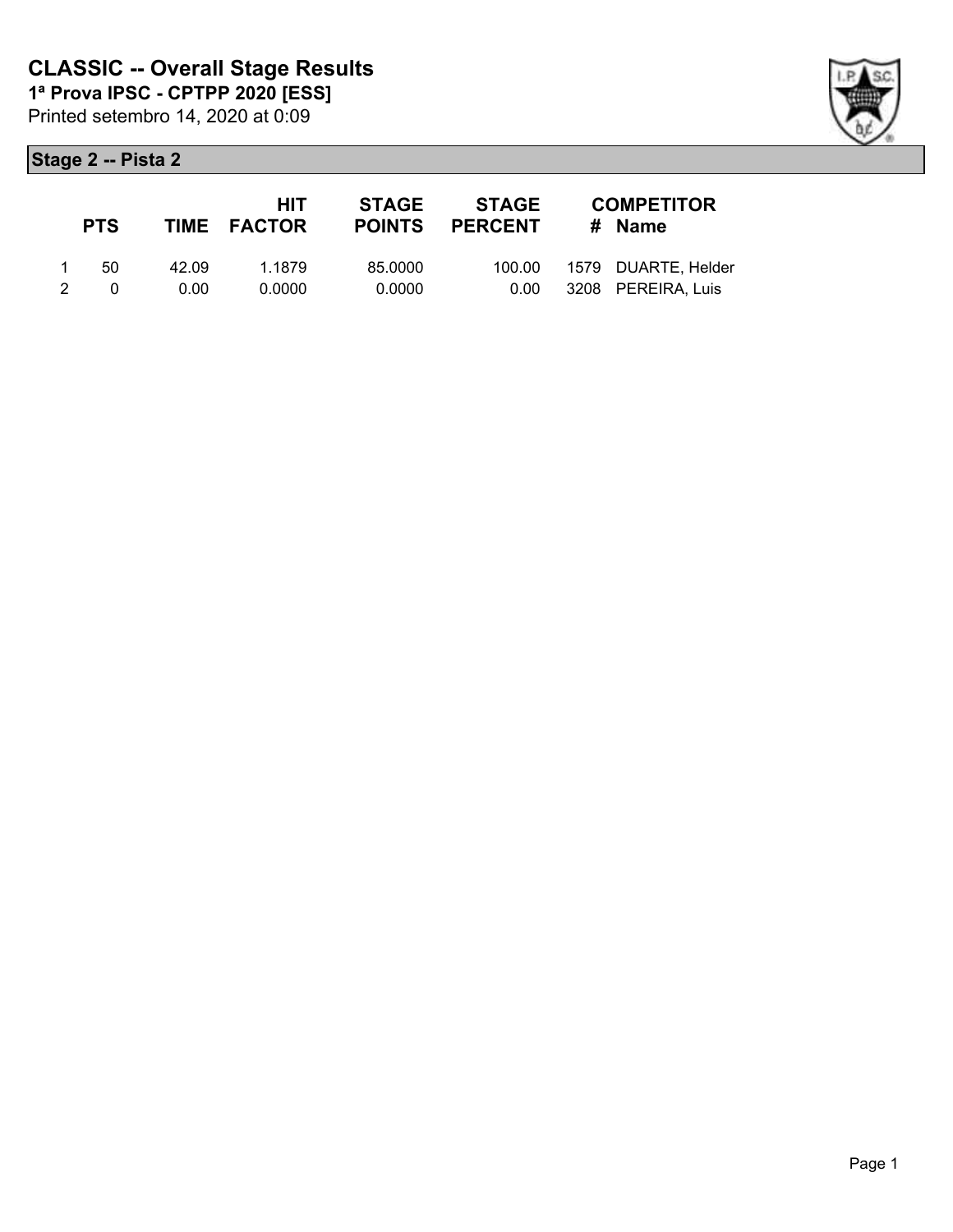



| <b>PTS</b> |        | HIT.<br><b>TIME FACTOR</b> | STAGE   | STAGE<br>POINTS PERCENT # Name | <b>COMPETITOR</b>              |
|------------|--------|----------------------------|---------|--------------------------------|--------------------------------|
| 1 61       | 129.52 | በ 4710                     | 85.0000 |                                | 100.00 1159 LOURENCO, Fernando |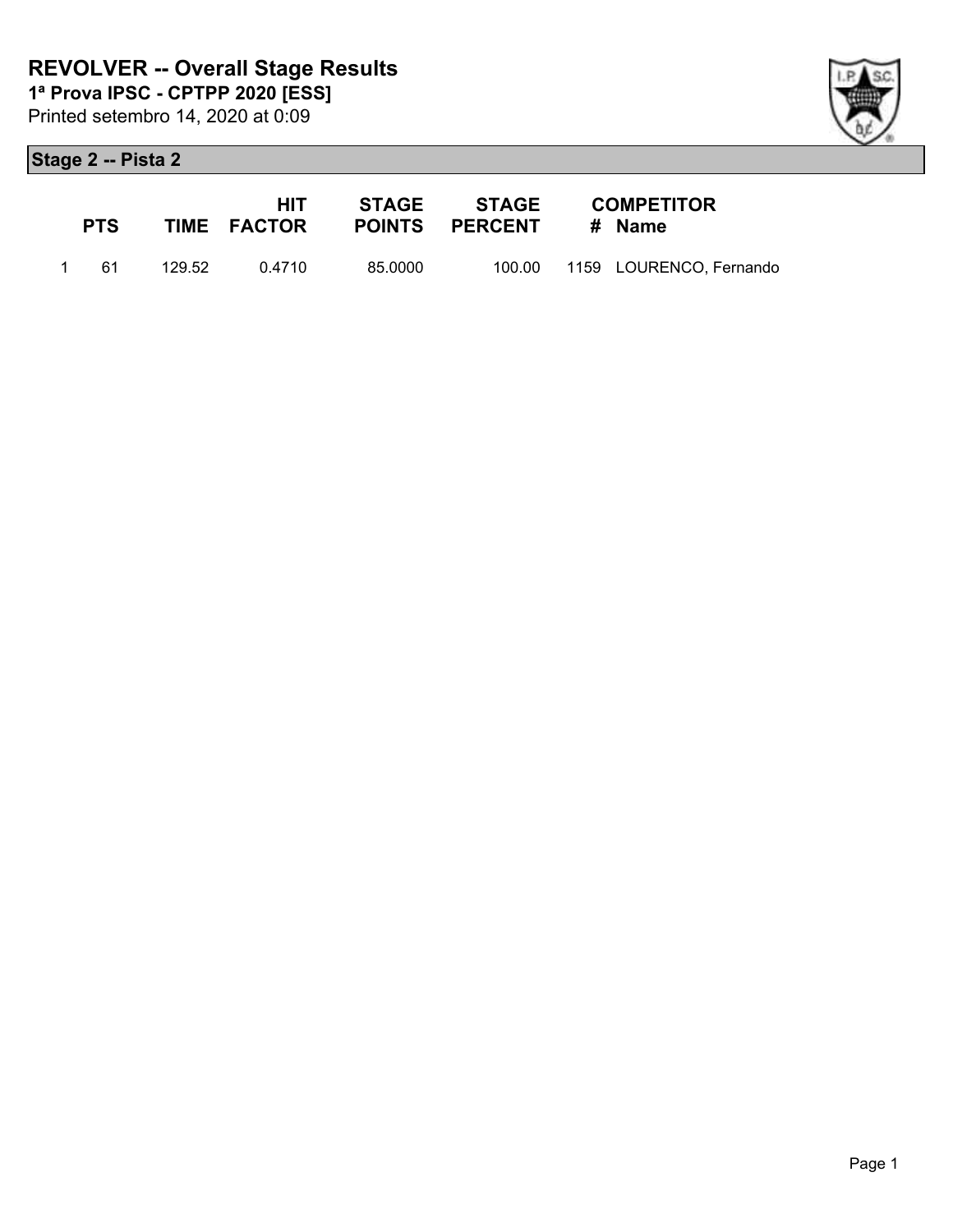**1ª Prova IPSC - CPTPP 2020 [ESS]**

Printed setembro 14, 2020 at 0:09



|   | <b>PTS</b> | TIME   | <b>HIT</b><br><b>FACTOR</b> | <b>STAGE</b><br><b>POINTS</b> | <b>STAGE</b><br><b>PERCENT</b> | #     | <b>COMPETITOR</b><br><b>Name</b> |
|---|------------|--------|-----------------------------|-------------------------------|--------------------------------|-------|----------------------------------|
|   | 120        | 35.06  | 3.4227                      | 130.0000                      | 100.00                         | 6031  | Whitfield, Justin Simon          |
| 2 | 79         | 36.51  | 2.1638                      | 82.1844                       | 63.22                          | 4626  | FERRAO, Jose                     |
| 3 | 98         | 49.53  | 1.9786                      | 75.1505                       | 57.81                          | 3139  | <b>BRANCO, Baltazar</b>          |
| 4 | 120        | 71.57  | 1.6767                      | 63.6831                       | 48.99                          | 10007 | GALVAO, Jose                     |
| 5 | 110        | 69.08  | 1.5924                      | 60.4804                       | 46.52                          | 4032  | ROBALO, Jose                     |
| 6 | 102        | 144.42 | 0.7063                      | 26.8254                       | 20.63                          | 10964 | ARAUJO, Luis                     |
| 7 | 59         | 98.01  | 0.6020                      | 22.8642                       | 17.59                          | 10029 | SOUSA, Nuno                      |
| 8 | 0          | 0.00   | 0.0000                      | 0.0000                        | 0.00                           | 301   | SANTOS, Jorge Colaco             |
|   |            |        |                             |                               |                                |       |                                  |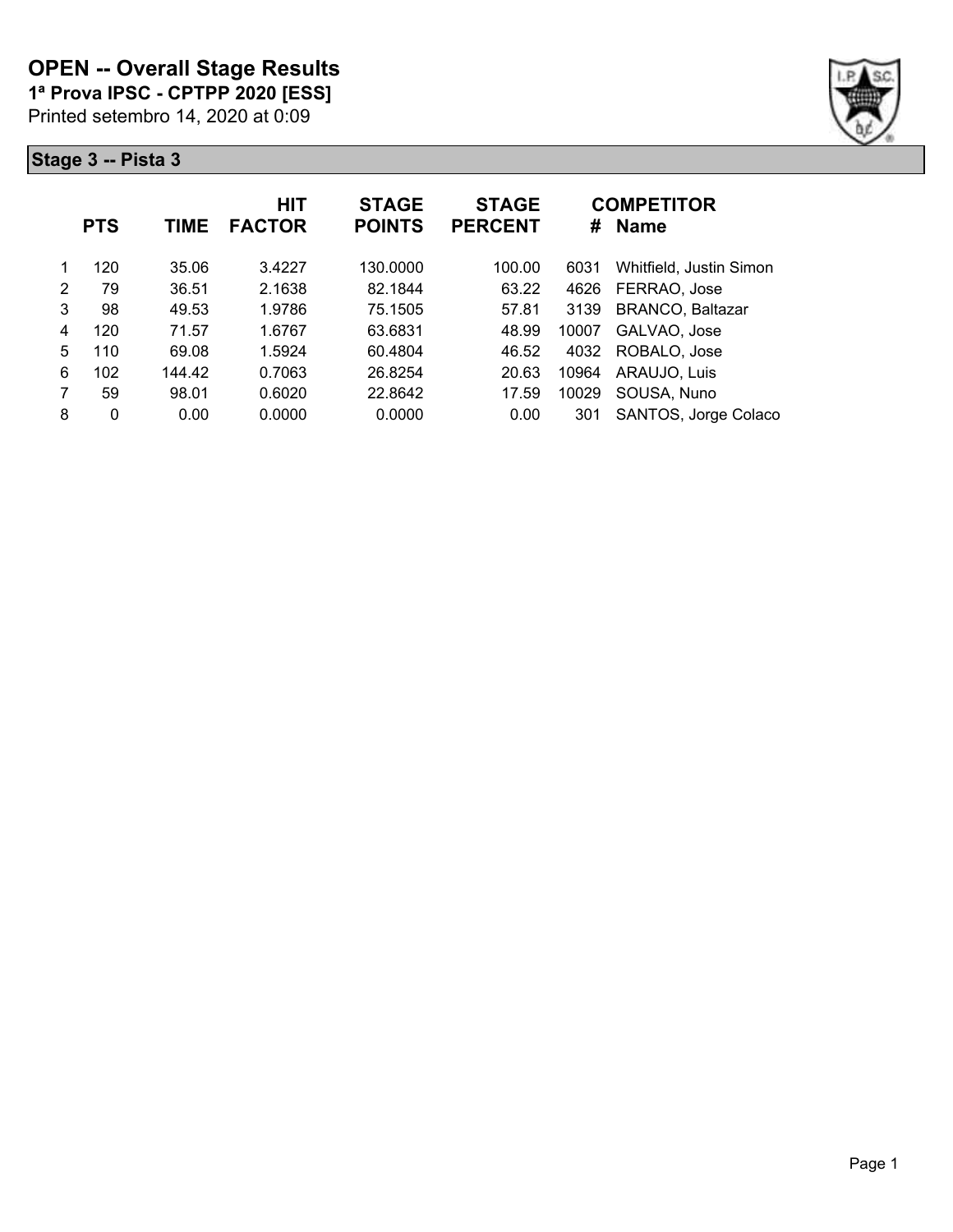## **STANDARD -- Overall Stage Results**

**1ª Prova IPSC - CPTPP 2020 [ESS]**

Printed setembro 14, 2020 at 0:10



|                         | <b>PTS</b> | <b>TIME</b> | <b>HIT</b><br><b>FACTOR</b> | <b>STAGE</b><br><b>POINTS</b> | <b>STAGE</b><br><b>PERCENT</b> | #     | <b>COMPETITOR</b><br><b>Name</b> |
|-------------------------|------------|-------------|-----------------------------|-------------------------------|--------------------------------|-------|----------------------------------|
| $\mathbf{1}$            | 124        | 32.60       | 3.8037                      | 130.0000                      | 100.00                         | 3109  | Rebelo, Jose                     |
| $\overline{2}$          | 114        | 34.21       | 3.3324                      | 113.8914                      | 87.61                          | 4617  | ALEGRE, Paulo                    |
| 3                       | 124        | 37.51       | 3.3058                      | 112.9832                      | 86.91                          | 900   | Ferreira, Porfirio M. L.         |
| $\overline{\mathbf{4}}$ | 118        | 35.95       | 3.2823                      | 112.1818                      | 86.29                          | 11604 | AZEVEDO, Pedro                   |
| 5                       | 101        | 32.62       | 3.0963                      | 105.8222                      | 81.40                          | 11858 | Joaquim, Elsa                    |
| 6                       | 104        | 33.64       | 3.0916                      | 105.6615                      | 81.28                          | 12004 | VAZ, Joao                        |
| $\overline{7}$          | 117        | 38.47       | 3.0413                      | 103.9448                      | 79.96                          | 1034  | AZINHEIRA, Paulo                 |
| 8                       | 126        | 46.51       | 2.7091                      | 92.5899                       | 71.22                          | 550   | DAMIAO, Ernesto                  |
| 9                       | 112        | 42.14       | 2.6578                      | 90.8370                       | 69.87                          | 659   | LAMY, Joao Miguel                |
| 10                      | 108        | 43.92       | 2.4590                      | 84.0428                       | 64.65                          | 2194  | CLARO, Pedro                     |
| 11                      | 101        | 41.32       | 2.4443                      | 83.5411                       | 64.26                          | 456   | RAPOSO, Luis                     |
| 12                      | 105        | 46.33       | 2.2664                      | 77.4580                       | 59.58                          | 4416  | MENDES, Jose                     |
| 13                      | 116        | 56.27       | 2.0615                      | 70.4564                       | 54.20                          | 2306  | LOUREIRO, Ricardo                |
| 14                      | 63         | 34.91       | 1.8046                      | 61.6780                       | 47.44                          | 658   | LAMY, Ricardo                    |
| 15                      | 122        | 68.23       | 1.7881                      | 61.1116                       | 47.01                          | 4229  | MACHADO, Francisco               |
| 16                      | 100        | 58.56       | 1.7076                      | 58.3631                       | 44.89                          | 4925  | GIL, Carlos                      |
| 17                      | 97         | 60.98       | 1.5907                      | 54.3655                       | 41.82                          | 1973  | SANTOS, Jose                     |
| 18                      | 79         | 53.88       | 1.4662                      | 50.1117                       | 38.55                          | 3806  | ROCHA, Joao                      |
| 19                      | 88         | 60.50       | 1.4545                      | 49.7126                       | 38.24                          | 670   | SIMAO, Antonio                   |
| 20                      | 114        | 80.10       | 1.4232                      | 48.6420                       | 37.42                          | 3927  | AZEVEDO, Antonio                 |
| 21                      | 89         | 63.37       | 1.4045                      | 48.0005                       | 36.92                          | 3000  | ALVELOS, Jorge                   |
| 22                      | 56         | 50.27       | 1.1140                      | 38.0731                       | 29.29                          | 4829  | GONCALVES, Jose                  |
| 23                      | 90         | 83.06       | 1.0836                      | 37.0331                       | 28.49                          | 4047  | ABRANTES, Paulo                  |
| 24                      | 108        | 99.70       | 1.0833                      | 37.0227                       | 28.48                          | 493   | Gomes, Jorge Barros              |
| 25                      | 68         | 74.06       | 0.9182                      | 31.3808                       | 24.14                          | 660   | LAMY, Joao                       |
| 26                      | 70         | 92.39       | 0.7577                      | 25.8948                       | 19.92                          | 82    | PAIVA, Jorge                     |
| 27                      | 48         | 63.43       | 0.7567                      | 25.8634                       | 19.89                          | 487   | NUNES, Antonio Branco            |
| 28                      | 14         | 63.75       | 0.2196                      | 7.5056                        | 5.77                           | 1621  | BELCHIOR, Vasco                  |
| 29                      | 12         | 78.65       | 0.1526                      | 5.2146                        | 4.01                           | 3985  | FIGUEIREDO, Luis                 |
| 30                      | $\pmb{0}$  | 0.00        | 0.0000                      | 0.0000                        | 0.00                           | 2488  | <b>MARTINS, Carlos</b>           |
| 31                      | $\pmb{0}$  | 0.00        | 0.0000                      | 0.0000                        | 0.00                           | 11066 | FONSECA, Tiago                   |
| 32                      | $\pmb{0}$  | 0.00        | 0.0000                      | 0.0000                        | 0.00                           | 1601  | CARDOSO, Filomena                |
| 33                      | 0          | 0.00        | 0.0000                      | 0.0000                        | 0.00                           | 273   | SANTOS, Vasco Lorena             |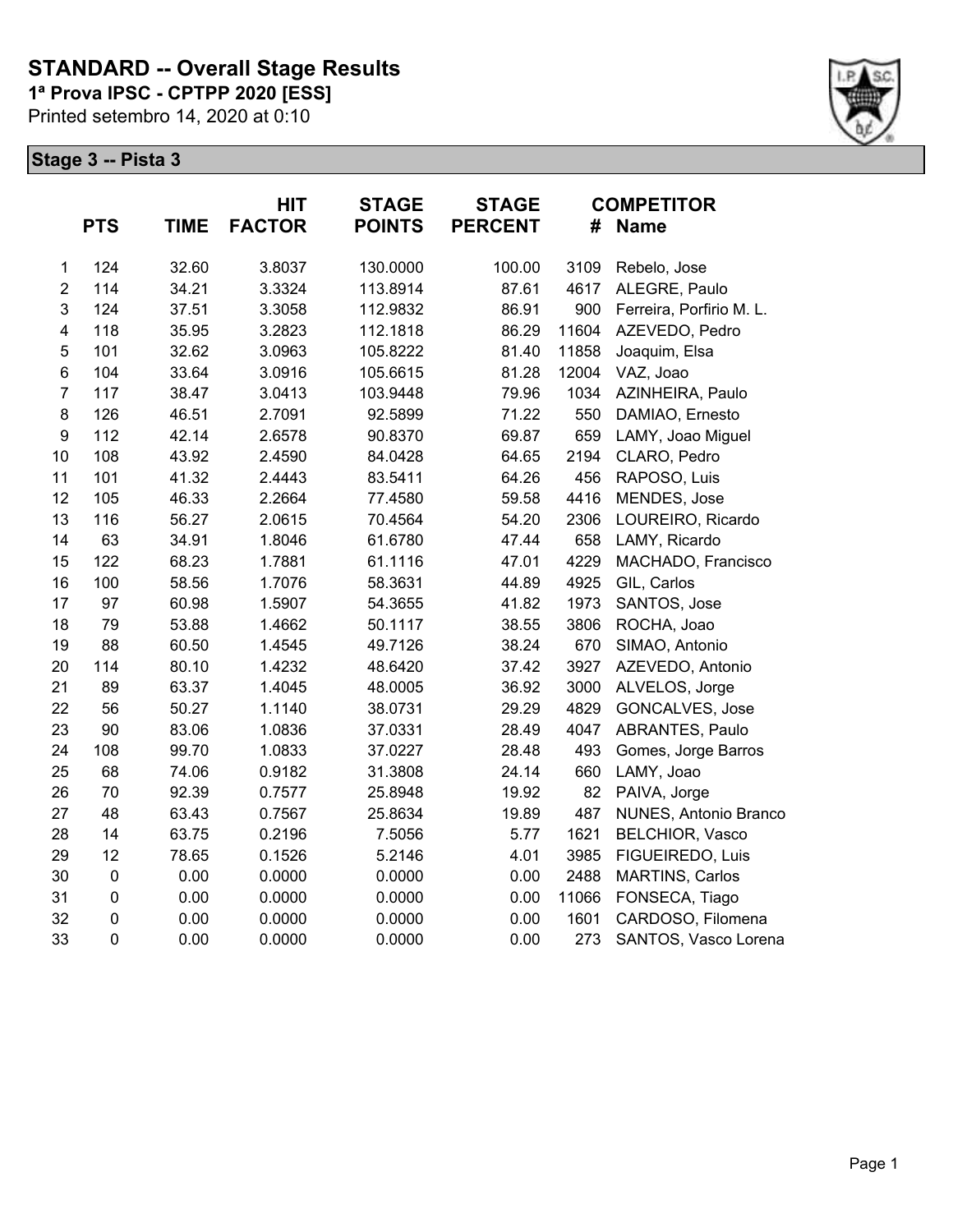## **PRODUCTION -- Overall Stage Results**

**1ª Prova IPSC - CPTPP 2020 [ESS]**

Printed setembro 14, 2020 at 0:10



|              |            | <b>HIT</b>  | <b>STAGE</b>  | <b>STAGE</b>  |                | <b>COMPETITOR</b>   |
|--------------|------------|-------------|---------------|---------------|----------------|---------------------|
|              |            |             |               |               |                | <b>Name</b>         |
| 124          | 24.84      | 4.9919      | 130.0000      | 100.00        | 795            | CORREIA, Paulo      |
| 122          | 25.81      | 4.7269      | 123.0963      | 94.69         | 499            | RAMOS, Antonio      |
| 122          | 37.51      | 3.2525      | 84.7005       | 65.15         | 11820          | QUINTAO, Nuno       |
| 122          | 39.36      | 3.0996      | 80.7194       | 62.09         | 11411          | Barrelas, Tiago     |
| 116          | 37.79      | 3.0696      | 79.9382       | 61.49         | 13269          | JORGE, Pedro        |
| 124          | 46.94      | 2.6417      | 68.7942       | 52.92         | 12513          | CARDOSO, Nuno       |
| 116          | 45.27      | 2.5624      | 66.7299       | 51.33         | 2281           | PARREIRA, Eduardo   |
| 91           | 36.86      | 2.4688      | 64.2924       | 49.46         | 10691          | COELHO, Edgar       |
| 124          | 53.86      | 2.3023      | 59.9554       | 46.12         | 10634          | CELENTANO, Orlando  |
| 70           | 36.59      | 1.9131      | 49.8206       | 38.32         | 12681          | D'Almeida, Bruno    |
| 89           | 49.43      | 1.8005      | 46.8892       | 36.07         | 4255           | PALHINHAS, Antonio  |
| 44           | 35.28      | 1.2472      | 32.4786       | 24.98         | 3753           | Santos 03753, Paulo |
| $\mathbf{0}$ | 0.00       | 0.0000      | 0.0000        | 0.00          | 4784           | CORDEIRO, Edgar     |
|              | <b>PTS</b> | <b>TIME</b> | <b>FACTOR</b> | <b>POINTS</b> | <b>PERCENT</b> | #                   |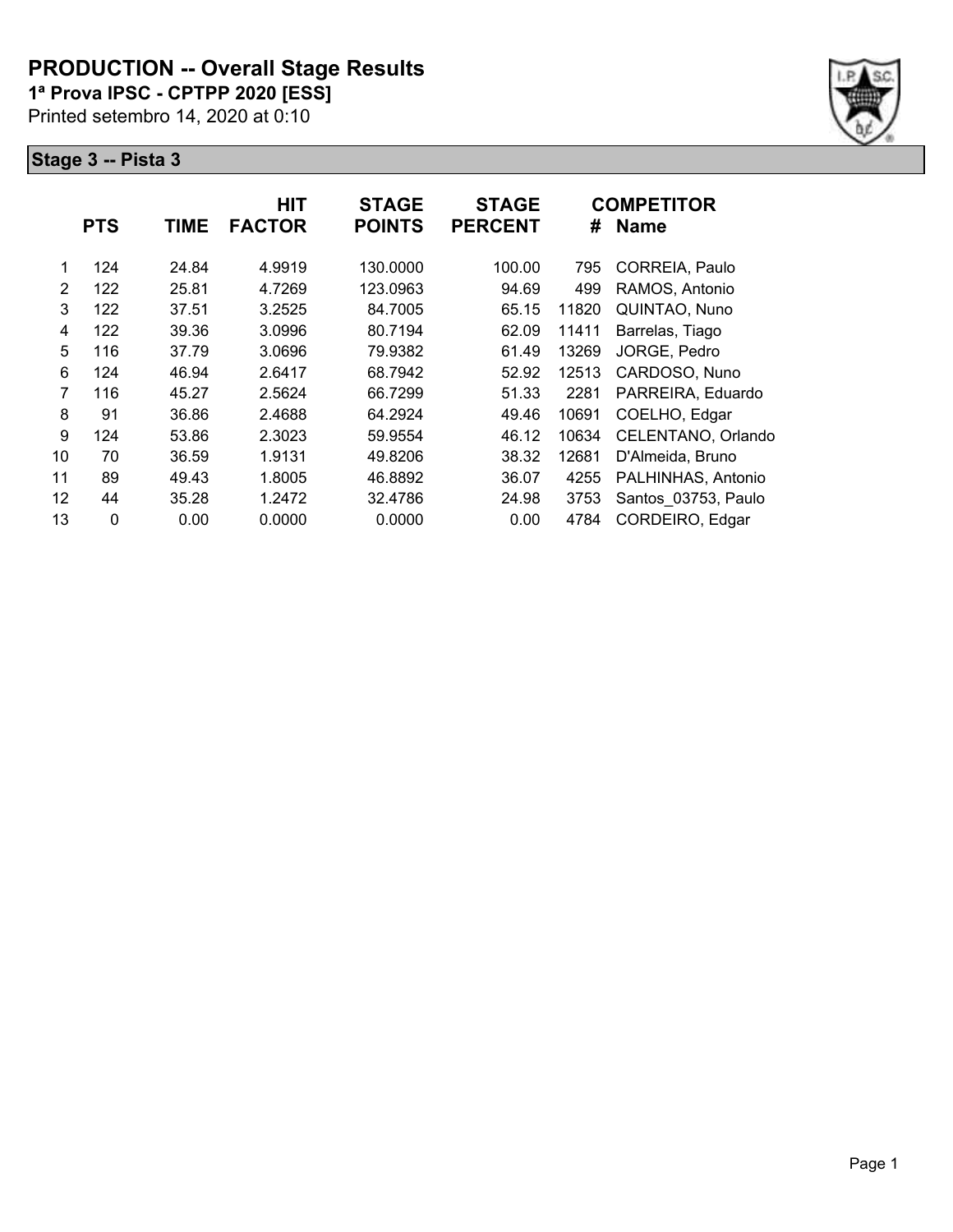Printed setembro 14, 2020 at 0:10

## **Stage 3 -- Pista 3**

|   | <b>PTS</b> |       | HIT<br>TIME FACTOR | <b>STAGE</b><br><b>POINTS</b> | STAGE<br><b>PERCENT</b> | <b>COMPETITOR</b><br># Name    |
|---|------------|-------|--------------------|-------------------------------|-------------------------|--------------------------------|
|   | 1 116      | 18.21 | 6.3701             | 130,0000                      |                         | 100.00 10804 Barbosa, Paulo J. |
| 2 | 124        | 25.09 | 4.9422             | 100.8594                      | 77.58                   | 4394 Simoes, Hugo              |

Page 1

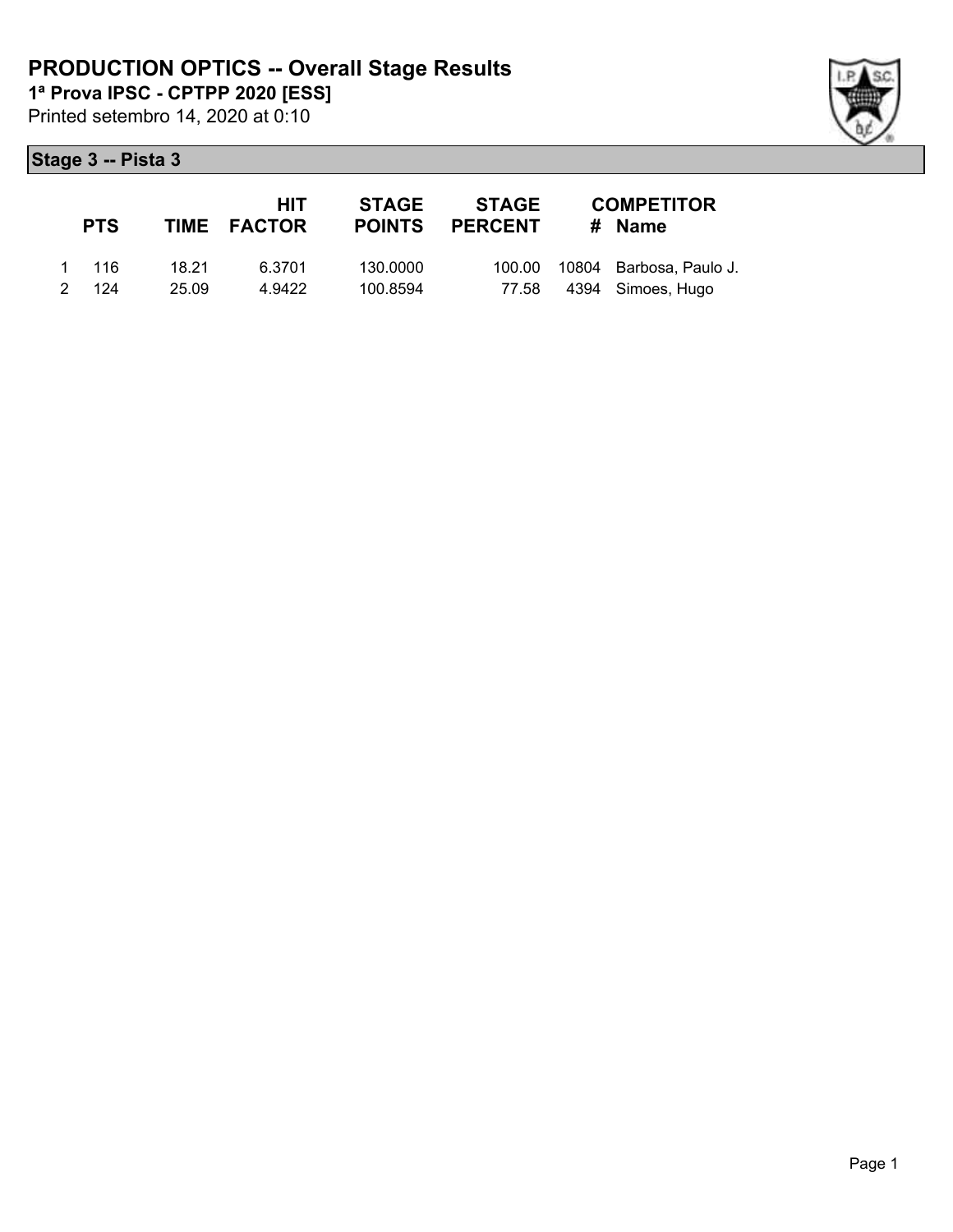|               | <b>PTS</b> |       | HIT.<br>TIME FACTOR | STAGE    | STAGE<br><b>POINTS PERCENT</b> | <b>COMPETITOR</b><br># Name  |
|---------------|------------|-------|---------------------|----------|--------------------------------|------------------------------|
|               | 1 110      | 72.93 | 1.5083              | 130.0000 |                                | 100.00  1579  DUARTE, Helder |
| $\mathcal{P}$ | $\Omega$   | 0.00  | 0.0000              | 0.0000   | 0.00                           | 3208 PEREIRA, Luis           |